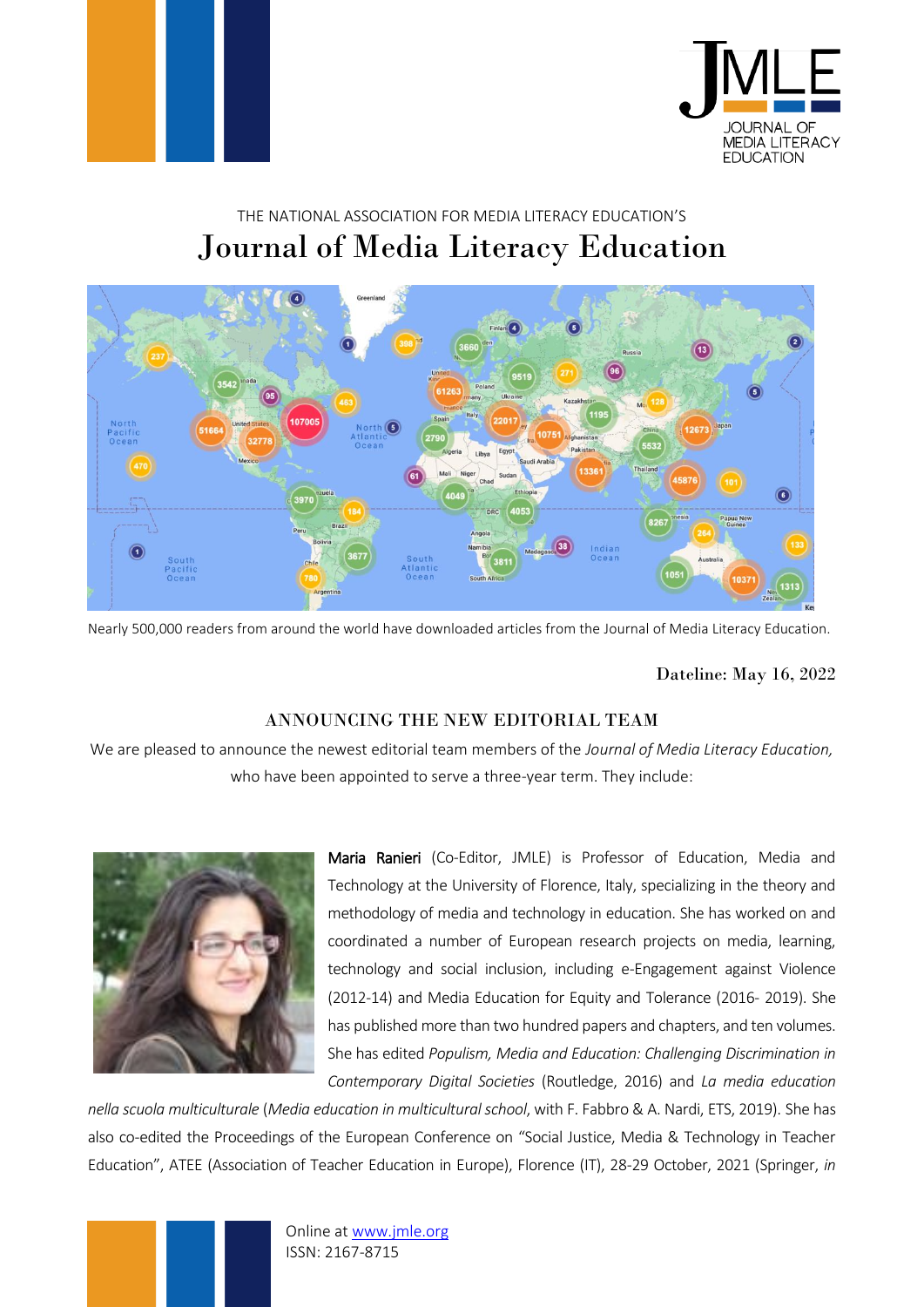



*press*). Maria is the Vice-President of the Italian Association of Media Education (MED) and a member of the Executive Committee of the Italian Society of Research on Media and Education (SIREM). She is also Associate Editor of the International Encyclopedia of Media Literacy (John Wiley & Sons, 2019).



Julian McDougall (Co-Editor, JMLE) is Professor in Media and Education, Head of the Centre for Excellence in Media Practice and runs the Professional Doctorate (EdD) in Creative and Media Education at Bournemouth University. He convenes the annual Global Media Education Summit and has published an extensive range of books, articles, chapters and reports. He has conducted media literacy research for the European Union and European Commission, British Council, Arts and Humanities Research Council, ESRC and EPSRC, Samsung, the United Kingdom Literacy Association, and other organizations. Julian was a founding editor of the *Media Education Research* 

*Journa*l and is the co-editor of the Routledge book series on *Research in Media Literacy and Education.*



Lucas Jacob (Co-Editor, JMLE) is the Director of Writing, Communication, and Media Literacy at La Jolla Country Day School, in San Diego, California, USA. For over 25 years, he has worked as a teacher, administrator, and advisor in PK-12 schools across the United States, as well as in Budapest, Hungary, where he served as a Fulbright Fellow. His writings have appeared in 70+ literary, academic and trade journals and anthologies. Media literacy became a central part of his career when he taught his first middle- and highschool courses in pop culture/mass media semiotics in the 1990s.



Helen Liu (Managing Editor, JMLE) is a doctoral student in the Faculty of Education at York University and a secondary teacher on the York Region District School Board (YRDSB). Her research interests include the critical examination of media, adolescent development, and the study of international students. She is passionate about exploring the gaps and discrepancies within media literacy curriculum. In doing so, she hopes to implement more relevant and focused education for adolescents, promoting responsible and successful navigation of these online spaces.

Online at [www.jmle.org](http://www.jmle.org/) ISSN: 2167-8715